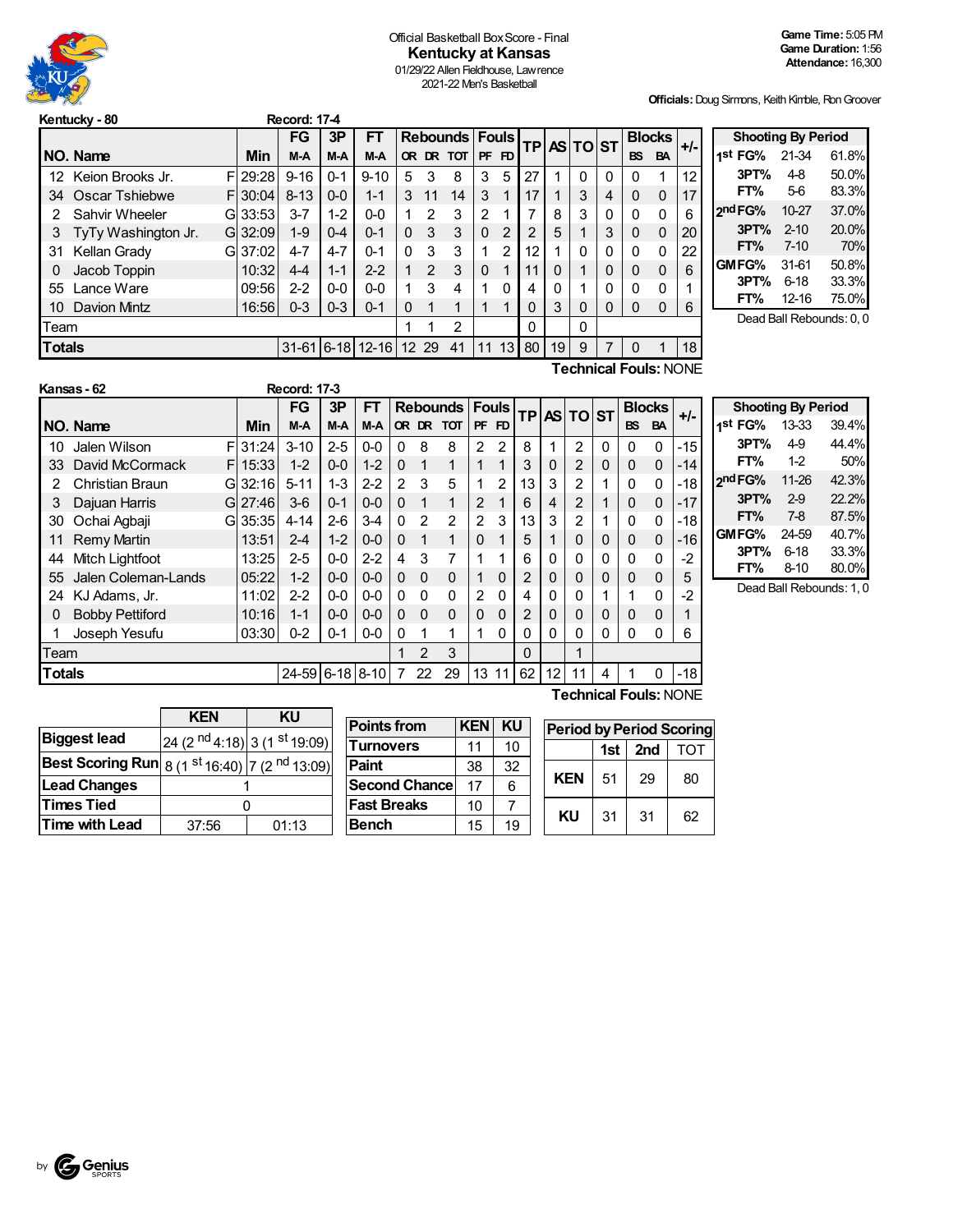

#### Official Basketball Playby Play- First Half **Kentucky at Kansas** 01/29/22 Allen Fieldhouse, Lawrence

2021-22 Men's Basketball

**Officials:**Doug Sirmons, Keith Kimble, RonGroover

### **Period 1**

| <b>Period Starters:</b> |                                                             |                    |              |                 |                                          |                                                            |
|-------------------------|-------------------------------------------------------------|--------------------|--------------|-----------------|------------------------------------------|------------------------------------------------------------|
| ΚU                      | 2 Braun C                                                   | 3 Harris D         |              | 10 Wilson J     | 30 Agbaji O                              | 33 McCormack D                                             |
| KEN                     | 2 Wheeler S                                                 | 3 Washington Jr. T |              | 12 Brooks Jr. K | 31 Grady K                               | 34 Tshiebwe O                                              |
| <b>Game Time</b>        | KU                                                          |                    | <b>Score</b> | Diff            |                                          | KEN                                                        |
| 20:00                   | 33 MCCORMACK D jumpball lost                                |                    |              |                 | 34 TSHIEBWE O jumpball won               |                                                            |
| 19:31                   |                                                             |                    |              |                 | 31 GRADY K 3pt FG, jump shot missed      |                                                            |
| 19:27                   | 10 WILSON J defensive rebound (1)                           |                    |              |                 |                                          |                                                            |
| 19:09                   | 10 WILSON J 3pt FG, jump shot made (3)                      |                    | $3-0$        | 3               |                                          |                                                            |
| 19:09                   | 3 HARRIS D assist (1)                                       |                    |              |                 |                                          |                                                            |
| 18:49                   |                                                             |                    | $3-2$        | 1               |                                          | 2 WHEELER S 2pt FG in the paint, layup made (2)            |
| 18:42                   | 2 BRAUN C 2pt FG fast break in the paint, alleyoop made (2) |                    | $5-2$        | 3               |                                          |                                                            |
| 18:42                   | 3 HARRIS D assist (2)                                       |                    |              |                 |                                          |                                                            |
| 18:24                   |                                                             |                    |              |                 | missed                                   | 3 WASHINGTON JR. T 2pt FG outside the paint, jump shot     |
| 18:20                   |                                                             |                    |              |                 | 12 BROOKS JR. K offensive rebound (1)    |                                                            |
| 18:20                   |                                                             |                    | 5-4          | $\mathbf{1}$    | made $(2)$                               | 12 BROOKS JR. K 2pt FG second chance in the paint, dunk,   |
| 18:11                   | 30 AGBAJI O 2pt FG in the paint, jump shot missed           |                    |              |                 |                                          |                                                            |
| 18:08                   |                                                             |                    |              |                 | 12 BROOKS JR. K defensive rebound (2)    |                                                            |
| 17:56                   |                                                             |                    | $5-6$        | $-1$            |                                          | 34 TSHIEBWE O 2pt FG in the paint, layup made (2)          |
| 17:36                   | 3 HARRIS D turnover bad pass (1)                            |                    |              |                 | 3 WASHINGTON JR. T steal (1)             |                                                            |
| 17:31                   |                                                             |                    |              |                 | missed                                   | 12 BROOKS JR. K 2pt FG from turnover in the paint, layup   |
| 17:30                   | defensive rebound (2)                                       |                    |              |                 |                                          |                                                            |
| 17:16                   | 10 WILSON J 3pt FG, jump shot missed                        |                    |              |                 |                                          |                                                            |
| 17:13                   |                                                             |                    |              |                 | 3 WASHINGTON JR. T defensive rebound (1) |                                                            |
| 17:08                   |                                                             |                    | $5-8$        | -3              |                                          | 34 TSHIEBWE O 2pt FG in the paint, layup made (4)          |
| 17:08                   |                                                             |                    |              |                 | 3 WASHINGTON JR. Tassist (1)             |                                                            |
| 17:08                   |                                                             |                    |              |                 | 12 BROOKS JR. K substitution out         |                                                            |
| 17:08                   |                                                             |                    |              |                 | 0 TOPPIN J substitution in               |                                                            |
| 16:49                   | 2 BRAUN C 2pt FG in the paint, layup missed                 |                    |              |                 |                                          |                                                            |
| 16:47                   |                                                             |                    |              |                 | 0 TOPPIN J defensive rebound (1)         |                                                            |
| 16:40                   |                                                             |                    | $5 - 10$     | $-5$            | made $(2)$                               | 0 TOPPIN J 2pt FG outside the paint, pull up jump shot     |
| 16:23                   | 2 BRAUN C 3pt FG, jump shot made (5)                        |                    | $8 - 10$     | $-2$            |                                          |                                                            |
| 16:23                   | 10 WILSON J assist (1)                                      |                    |              |                 |                                          |                                                            |
| 16:14                   | 3 HARRIS D foul personal (1 - 1)                            |                    |              |                 | 2 WHEELER S foul drawn (1)               |                                                            |
| 16:14                   | 3 HARRIS D substitution out                                 |                    |              |                 |                                          |                                                            |
| 16:14                   | 11 MARTIN R substitution in                                 |                    |              |                 |                                          |                                                            |
| 16:06                   |                                                             |                    |              |                 | missed                                   | 2 WHEELER S 2pt FG outside the paint, pull up jump shot    |
| 16:03                   | 10 WILSON J defensive rebound (2)                           |                    |              |                 |                                          |                                                            |
| 15:56                   | 30 AGBAJI O 2pt FG outside the paint, jump shot missed      |                    |              |                 |                                          |                                                            |
| 15:52                   |                                                             |                    |              |                 | 34 TSHIEBWE O defensive rebound (1)      |                                                            |
| 15:49                   |                                                             |                    | $8 - 12$     | -4              | layup made (2)                           | 3 WASHINGTON JR. T 2pt FG fast break in the paint, driving |
| 15:49                   | 33 MCCORMACK D foul shooting (1 - 2)                        |                    |              |                 | 3 WASHINGTON JR. T foul drawn (1)        |                                                            |
| 15:49                   |                                                             |                    |              | Timeout media   |                                          |                                                            |
| 15:49                   | 33 MCCORMACK D substitution out                             |                    |              |                 |                                          |                                                            |

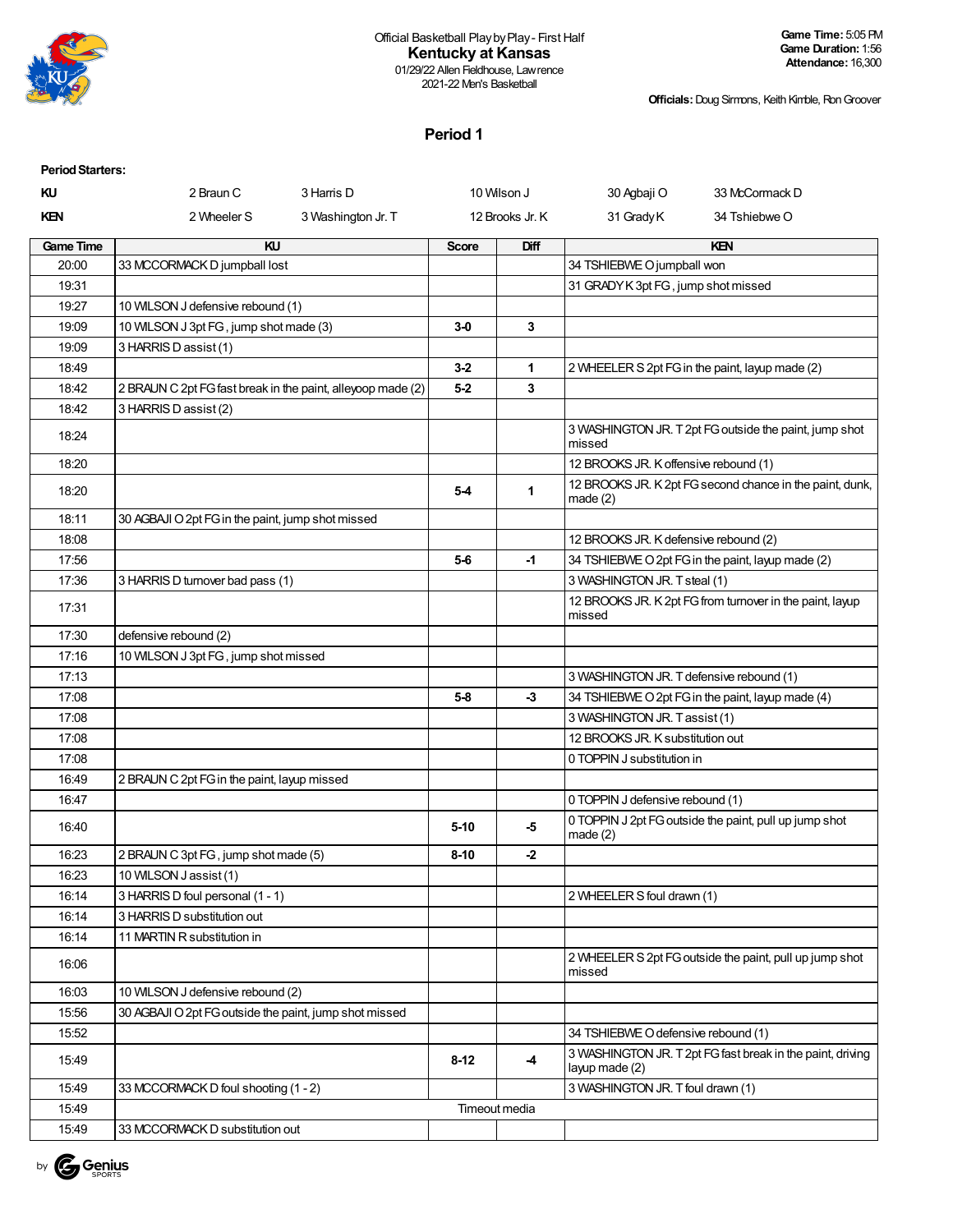

01/29/22 Allen Fieldhouse, Lawrence 2021-22 Men's Basketball

| <b>Game Time</b> | KU                                                                     | <b>Score</b>  | Diff | KEN                                                                         |
|------------------|------------------------------------------------------------------------|---------------|------|-----------------------------------------------------------------------------|
| 15:49            | 44 LIGHTFOOT Msubstitution in                                          |               |      |                                                                             |
| 15:49            |                                                                        |               |      | 3 WASHINGTON JR. T free throw fast break 1 - 1 missed                       |
| 15:48            | 44 LIGHTFOOT Mdefensive rebound (1)                                    |               |      |                                                                             |
| 15:26            | 10 WILSON J 2pt FG in the paint, driving layup missed                  |               |      |                                                                             |
| 15:23            |                                                                        |               |      | 34 TSHIEBWE O defensive rebound (2)                                         |
| 15:08            | 30 AGBAJI O foul drawn (1)                                             |               |      | 34 TSHIEBWE O foul offensive (1 - 1)                                        |
| 15:08            |                                                                        |               |      | 34 TSHIEBWE O turnover offensive (1)                                        |
| 14:56            | 11 MARTIN R foul drawn (1)                                             |               |      | 2 WHEELER S foul personal (1 - 2)                                           |
| 14:56            |                                                                        |               |      | 34 TSHIEBWE O substitution out                                              |
| 14:56            |                                                                        |               |      | 55 WARE L substitution in                                                   |
| 14:49            | 30 AGBAJI O 2pt FG from turnover in the paint, driving layup<br>missed |               |      |                                                                             |
| 14:45            |                                                                        |               |      | 2 WHEELER S defensive rebound (1)                                           |
| 14:32            | 44 LIGHTFOOT Mfoul shooting (1 - 3)                                    |               |      | 0 TOPPIN J foul drawn (1)                                                   |
| 14:32            |                                                                        | $8 - 13$      | -5   | 0 TOPPIN J free throw 1 - 2 made (3)                                        |
| 14:32            |                                                                        |               |      | 3 WASHINGTON JR. T substitution out                                         |
| 14:32            |                                                                        |               |      | 10 MNTZ D substitution in                                                   |
| 14:32            |                                                                        | $8 - 14$      | -6   |                                                                             |
|                  |                                                                        |               |      | 0 TOPPIN J free throw 2 - 2 made (4)                                        |
| 14:32            |                                                                        |               |      | 0 TOPPIN J substitution out                                                 |
| 14:32            |                                                                        |               |      | 12 BROOKS JR. K substitution in                                             |
| 14:17            | 11 MARTIN R 3pt FG, jump shot made (3)                                 | $11 - 14$     | $-3$ |                                                                             |
| 14:17            | 30 AGBAJI O assist (1)                                                 |               |      |                                                                             |
| 13:52            |                                                                        |               |      | 55 WARE L turnover (1)                                                      |
| 13:33            | 11 MARTIN R 3pt FG from turnover, jump shot missed                     |               |      |                                                                             |
| 13:31            |                                                                        |               |      | 31 GRADY K defensive rebound (1)                                            |
| 13:24            |                                                                        | $11 - 17$     | -6   | 31 GRADY K 3pt FG fast break, jump shot made (3)                            |
| 13:24            |                                                                        |               |      | 2 WHEELER S assist (1)                                                      |
| 13:03            | 10 WILSON J foul drawn (1)                                             |               |      | 55 WARE L foul personal (1 - 3)                                             |
| 12:57            | 44 LIGHTFOOT M2pt FG in the paint, layup made (2)                      | $13 - 17$     | -4   |                                                                             |
| 12:57            | 11 MARTIN R assist (1)                                                 |               |      |                                                                             |
| 12:47            |                                                                        | 13-19         | -6   | 55 WARE L 2pt FG in the paint, jump shot made (2)                           |
| 12:47            |                                                                        |               |      | 2 WHEELER S assist (2)                                                      |
| 12:28            | 44 LIGHTFOOT M2pt FG in the paint, driving layup missed                |               |      |                                                                             |
| 12:25            |                                                                        |               |      | 55 WARE L defensive rebound (1)                                             |
| 12:12            |                                                                        | 13-21         | -8   | 2 WHEELER S 2pt FG outside the paint, jump shot made (4)                    |
| 11:54            |                                                                        | Timeout media |      |                                                                             |
| 11:54            | 44 LIGHTFOOT Msubstitution out                                         |               |      |                                                                             |
| 11:54            | 33 MCCORMACK D substitution in                                         |               |      |                                                                             |
| 11:54            |                                                                        |               |      | 2 WHEELER S substitution out                                                |
| 11:54            |                                                                        |               |      | 55 WARE L substitution out                                                  |
| 11:54            |                                                                        |               |      | 3 WASHINGTON JR. T substitution in                                          |
| 11:54            |                                                                        |               |      | 34 TSHIEBWE O substitution in                                               |
| 11:39            | 33 MCCORMACK D 2pt FG in the paint, jump shot missed                   |               |      |                                                                             |
| 11:37            |                                                                        |               |      | 34 TSHIEBWE O defensive rebound (3)                                         |
| 11:32            |                                                                        |               |      | 3 WASHINGTON JR. T 2pt FG outside the paint, pull up<br>jump shot missed    |
| 11:28            |                                                                        |               |      | offensive rebound (11)                                                      |
| 11:12            |                                                                        | $13 - 23$     | -10  | 34 TSHIEBWE O 2pt FG second chance outside the paint,<br>jump shot made (6) |
| 11:12            |                                                                        |               |      | 10 MNTZ D assist (1)                                                        |

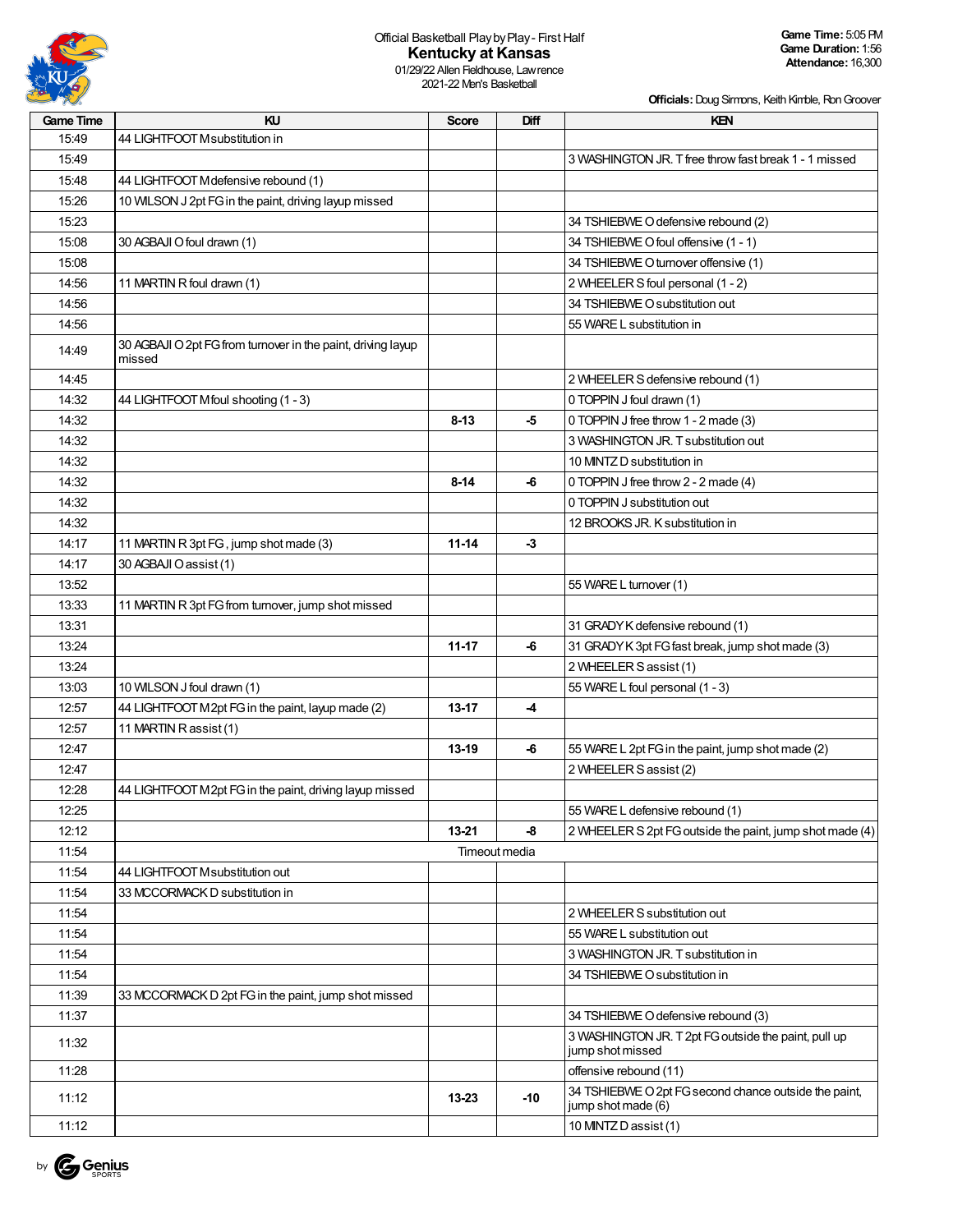

01/29/22 Allen Fieldhouse, Lawrence 2021-22 Men's Basketball

| <b>Game Time</b> | KU                                                            | <b>Score</b>  | Diff  | <b>KEN</b>                                                             |
|------------------|---------------------------------------------------------------|---------------|-------|------------------------------------------------------------------------|
| 10:50            | 11 MARTIN R 2pt FG in the paint, layup missed                 |               |       |                                                                        |
| 10:48            |                                                               |               |       | defensive rebound (12)                                                 |
| 10:48            | 11 MARTIN R substitution out                                  |               |       |                                                                        |
| 10:48            | 3 HARRIS D substitution in                                    |               |       |                                                                        |
| 10:31            |                                                               |               |       | 34 TSHIEBWE O 2pt FG outside the paint, jump shot<br>missed            |
| 10:29            |                                                               |               |       | 12 BROOKS JR. K offensive rebound (3)                                  |
| 10:27            |                                                               | 13-25         | $-12$ | 12 BROOKS JR. K 2pt FG second chance in the paint, layup<br>made $(4)$ |
| 10:26            | Timeout 30 Sec                                                |               |       |                                                                        |
| 10:26            | 10 WILSON J substitution out                                  |               |       |                                                                        |
| 10:26            | 55 COLEMAN-LANDS J substitution in                            |               |       |                                                                        |
| 10:14            | 30 AGBAJI O 3pt FG, jump shot made (3)                        | 16-25         | -9    |                                                                        |
| 10:14            | 3 HARRIS D assist (3)                                         |               |       |                                                                        |
| 09:59            |                                                               |               |       | 34 TSHIEBWE O 2pt FG outside the paint, jump shot<br>missed            |
| 09:56            | 2 BRAUN C defensive rebound (1)                               |               |       |                                                                        |
| 09:50            | 2 BRAUN C 2pt FG in the paint, driving layup missed           |               |       |                                                                        |
| 09:47            |                                                               |               |       | 34 TSHIEBWE O defensive rebound (4)                                    |
| 09:35            |                                                               | 16-27         | $-11$ | 34 TSHIEBWE O 2pt FG in the paint, layup made (8)                      |
| 09:35            |                                                               |               |       | 12 BROOKS JR. Kassist (1)                                              |
| 09:35            | 55 COLEMAN-LANDS J foul shooting (1 - 4)                      |               |       | 34 TSHIEBWE O foul drawn (1)                                           |
| 09:35            | 2 BRAUN C substitution out                                    |               |       |                                                                        |
| 09:35            | 55 COLEMAN-LANDS J substitution out                           |               |       |                                                                        |
| 09:35            | 10 WILSON J substitution in                                   |               |       |                                                                        |
| 09:35            | 11 MARTIN R substitution in                                   |               |       |                                                                        |
| 09:35            |                                                               | 16-28         | $-12$ | 34 TSHIEBWE O free throw 1 - 1 made (9)                                |
| 09:35            |                                                               |               |       | 31 GRADY K substitution out                                            |
| 09:35            |                                                               |               |       | 2 WHEELER S substitution in                                            |
| 09:08            | 33 MCCORMACK D turnover lost ball (1)                         |               |       | 3 WASHINGTON JR. T steal (2)                                           |
| 08:44            |                                                               |               |       | 10 MNTZ D 3pt FG from turnover, pull up jump shot missed               |
| 08:41            | 30 AGBAJI O defensive rebound (1)                             |               |       |                                                                        |
| 08:41            |                                                               |               |       | 10 MNTZ D substitution out                                             |
| 08:41            |                                                               |               |       | 31 GRADY K substitution in                                             |
| 08:20            | 11 MARTIN R 2pt FG in the paint, driving layup made (5)       | 18-28         | $-10$ |                                                                        |
| 08:09            |                                                               |               |       | 2 WHEELER S 2pt FG in the paint, jump shot missed                      |
| 08:05            |                                                               |               |       | 2 WHEELER S offensive rebound (2)                                      |
|                  |                                                               |               |       | 12 BROOKS JR. K 2pt FG second chance in the paint, dunk,               |
| 08:03            |                                                               | 18-30         | $-12$ | made(6)                                                                |
| 08:03            |                                                               |               |       | 2 WHEELER S assist (3)                                                 |
| 07:50            | 33 MCCORMACK D 2pt FG in the paint, driving layup made<br>(2) | 20-30         | $-10$ |                                                                        |
| 07:50            | 30 AGBAJI O assist (2)                                        |               |       |                                                                        |
| 07:30            |                                                               | 20-32         | $-12$ | 34 TSHIEBWE O 2pt FG in the paint, layup made (11)                     |
| 07:20            | 30 AGBAJI O 2pt FG in the paint, driving layup missed         |               |       |                                                                        |
| 07:17            |                                                               |               |       | 3 WASHINGTON JR. T defensive rebound (2)                               |
| 07:13            |                                                               | 20-35         | -15   | 31 GRADY K 3pt FG fast break, jump shot made (6)                       |
| 07:13            |                                                               |               |       | 3 WASHINGTON JR. Tassist (2)                                           |
| 07:10            | Timeout 30 Sec                                                |               |       |                                                                        |
| 07:10            |                                                               | Timeout media |       |                                                                        |
| 07:10            | 33 MCCORMACK D substitution out                               |               |       |                                                                        |

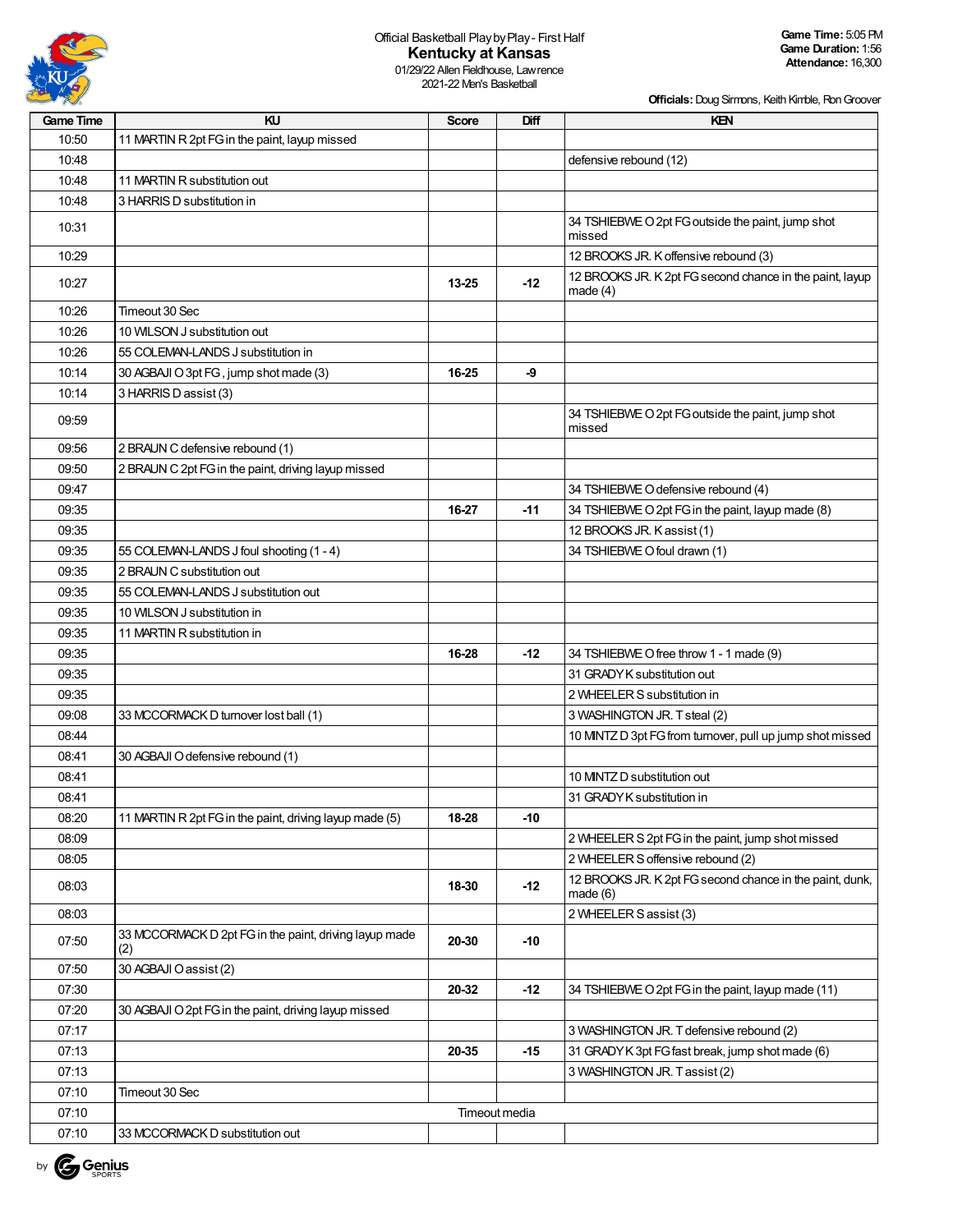

01/29/22 Allen Fieldhouse, Lawrence 2021-22 Men's Basketball

| <b>Game Time</b> | KU                                                                   | <b>Score</b> | Diff          | KEN                                                           |
|------------------|----------------------------------------------------------------------|--------------|---------------|---------------------------------------------------------------|
| 07:10            | 44 LIGHTFOOT Msubstitution in                                        |              |               |                                                               |
| 07:10            |                                                                      |              |               | 12 BROOKS JR. K substitution out                              |
| 07:10            |                                                                      |              |               | 34 TSHIEBWE O substitution out                                |
| 07:10            |                                                                      |              |               | 0 TOPPIN J substitution in                                    |
| 07:10            |                                                                      |              |               | 55 WARE L substitution in                                     |
| 06:54            | 10 WILSON J 2pt FG in the paint, layup made (5)                      | 22-35        | $-13$         |                                                               |
| 06:39            |                                                                      |              |               | 3 WASHINGTON JR. T 3pt FG, jump shot missed                   |
| 06:36            | 11 MARTIN R defensive rebound (1)                                    |              |               |                                                               |
| 06:32            | 10 WILSON J 2pt FG in the paint, driving layup missed                |              |               |                                                               |
| 06:29            |                                                                      |              |               | 31 GRADY K defensive rebound (2)                              |
| 06:20            |                                                                      | 22-37        | $-15$         | 55 WARE L 2pt FG in the paint, dunk, made (4)                 |
| 06:20            |                                                                      |              |               | 3 WASHINGTON JR. Tassist (3)                                  |
| 06:00            | 10 WILSON J 2pt FG in the paint, layup missed                        |              |               |                                                               |
| 05:58            |                                                                      |              |               | 55 WARE L defensive rebound (2)                               |
| 05:58            | 3 HARRIS D substitution out                                          |              |               |                                                               |
| 05:58            | 2 BRAUN C substitution in                                            |              |               |                                                               |
| 05:36            |                                                                      | 22-39        | -17           | 0 TOPPIN J 2pt FG in the paint, dunk, made (6)                |
| 05:36            |                                                                      |              |               | 2 WHEELER S assist (4)                                        |
| 05:19            | 2 BRAUN C 2pt FG in the paint, layup missed                          |              |               |                                                               |
| 05:16            | 44 LIGHTFOOT Moffensive rebound (2)                                  |              |               |                                                               |
| 05:16            | 44 LIGHTFOOT M2pt FG second chance in the paint, layup<br>made $(4)$ | 24-39        | $-15$         |                                                               |
| 05:11            |                                                                      |              |               | 0 TOPPIN J turnover travel (1)                                |
| 05:11            |                                                                      |              |               | 0 TOPPIN J substitution out                                   |
| 05:11            |                                                                      |              |               | 3 WASHINGTON JR. T substitution out                           |
| 05:11            |                                                                      |              |               | 10 MNTZ D substitution in                                     |
| 05:11            |                                                                      |              |               | 12 BROOKS JR. K substitution in                               |
| 04:52            | 10 WILSON J 3pt FG from turnover, jump shot missed                   |              |               |                                                               |
| 04:49            |                                                                      |              |               | 10 MINTZ D defensive rebound (1)                              |
| 04:47            | 10 WILSON J foul shooting (1 - 5)                                    |              |               | 12 BROOKS JR. K foul drawn (1)                                |
| 04:47            |                                                                      | 24-40        | $-16$         | 12 BROOKS JR. K free throw fast break 1 - 2 made (7)          |
| 04:47            | 11 MARTIN R substitution out                                         |              |               |                                                               |
| 04:47            | 44 LIGHTFOOT Msubstitution out                                       |              |               |                                                               |
| 04:47            | 3 HARRIS D substitution in                                           |              |               |                                                               |
| 04:47            | 33 MCCORMACK D substitution in                                       |              |               |                                                               |
| 04:47            |                                                                      |              |               | 55 WARE L substitution out                                    |
| 04:47            |                                                                      |              |               | 34 TSHIEBWE O substitution in                                 |
| 04:47            |                                                                      | 24-41        | $-17$         | 12 BROOKS JR. K free throw fast break 2 - 2 made (8)          |
| 04:35            | 3 HARRIS D 2pt FG in the paint, hook shot made (2)                   | 26-41        | $-15$         |                                                               |
| 04:16            |                                                                      |              |               | 12 BROOKS JR. K 2pt FG outside the paint, jump shot<br>missed |
| 04:12            | 2 BRAUN C defensive rebound (2)                                      |              |               |                                                               |
| 04:09            | 3 HARRIS D 2pt FG fast break in the paint, dunk, made (4)            | 28-41        | $-13$         |                                                               |
| 04:09            | 2 BRAUN C assist (1)                                                 |              |               |                                                               |
| 04:09            |                                                                      |              |               | Timeout 30 Sec                                                |
| 04:09            |                                                                      |              | Timeout media |                                                               |
| 03:49            |                                                                      | 28-43        | $-15$         | 12 BROOKS JR. K 2pt FG in the paint, jump shot made (10)      |
| 03:49            |                                                                      |              |               | 2 WHEELER S assist (5)                                        |
| 03:31            | 33 MCCORMACK D foul drawn (1)                                        |              |               | 12 BROOKS JR. K foul shooting (1 - 4)                         |
| 03:31            | 33 MCCORMACK D free throw 1 - 2 made (3)                             | 29-43        | $-14$         |                                                               |

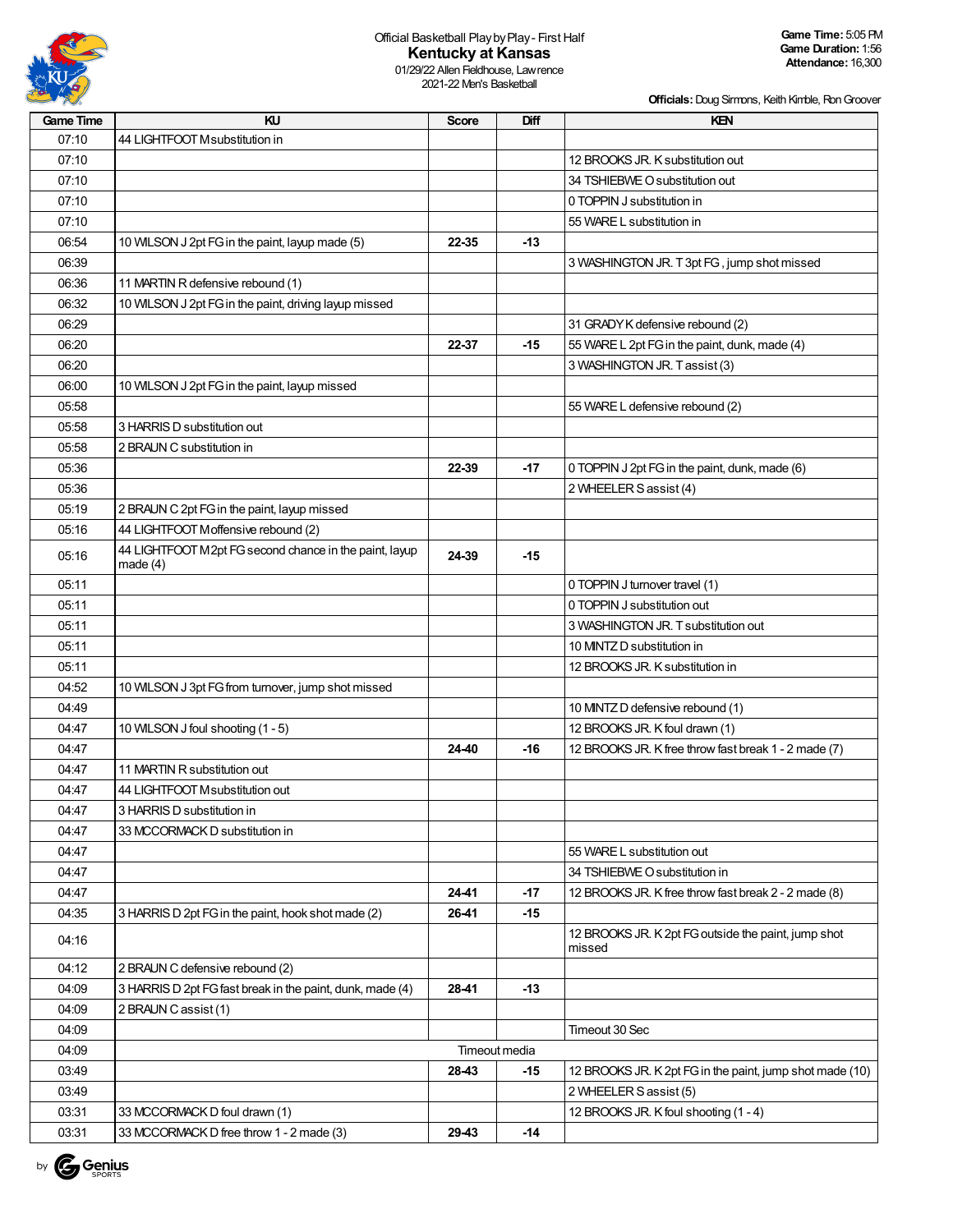

01/29/22 Allen Fieldhouse, Lawrence 2021-22 Men's Basketball

| <b>Game Time</b> | KU                                                               | <b>Score</b>         | Diff  | <b>KEN</b>                                                    |  |  |  |  |  |
|------------------|------------------------------------------------------------------|----------------------|-------|---------------------------------------------------------------|--|--|--|--|--|
| 03:31            |                                                                  |                      |       | 10 MNTZ D substitution out                                    |  |  |  |  |  |
| 03:31            |                                                                  |                      |       | 3 WASHINGTON JR. T substitution in                            |  |  |  |  |  |
| 03:30            | 33 MCCORMACK D free throw 2 - 2 missed                           |                      |       |                                                               |  |  |  |  |  |
| 03:29            |                                                                  |                      |       | 34 TSHIEBWE O defensive rebound (5)                           |  |  |  |  |  |
| 03:00            |                                                                  | 29-46                | $-17$ | 2 WHEELER S 3pt FG, jump shot made (7)                        |  |  |  |  |  |
| 03:00            |                                                                  |                      |       | 34 TSHIEBWE O assist (1)                                      |  |  |  |  |  |
| 02:51            | 10 WILSON J turnover bad pass (1)                                |                      |       |                                                               |  |  |  |  |  |
| 02:31            |                                                                  | 29-49                | -20   | 31 GRADY K 3pt FG from turnover, jump shot made (9)           |  |  |  |  |  |
| 02:31            |                                                                  |                      |       | 3 WASHINGTON JR. Tassist (4)                                  |  |  |  |  |  |
| 02:27            | Timeout 30 Sec                                                   |                      |       |                                                               |  |  |  |  |  |
| 02:27            | 10 WILSON J substitution out                                     |                      |       |                                                               |  |  |  |  |  |
| 02:27            | 55 COLEMAN-LANDS J substitution in                               |                      |       |                                                               |  |  |  |  |  |
| 02:27            |                                                                  |                      |       | 34 TSHIEBWE O substitution out                                |  |  |  |  |  |
| 02:27            |                                                                  |                      |       | 55 WARE L substitution in                                     |  |  |  |  |  |
| 02:12            | 55 COLEMAN-LANDS J 2pt FG outside the paint, jump shot<br>missed |                      |       |                                                               |  |  |  |  |  |
| 02:08            | 2 BRAUN C offensive rebound (3)                                  |                      |       |                                                               |  |  |  |  |  |
| 02:07            | 2 BRAUN C 2pt FG second chance in the paint, layup made<br>(7)   | 31-49                | $-18$ |                                                               |  |  |  |  |  |
| 01:48            |                                                                  |                      |       | 2 WHEELER S 3pt FG, jump shot missed                          |  |  |  |  |  |
| 01:46            | 3 HARRIS D defensive rebound (1)                                 |                      |       |                                                               |  |  |  |  |  |
| 01:38            | 3 HARRIS D 3pt FG, jump shot missed                              |                      |       |                                                               |  |  |  |  |  |
| 01:34            |                                                                  |                      |       | 12 BROOKS JR. K defensive rebound (4)                         |  |  |  |  |  |
| 01:06            |                                                                  |                      |       | 12 BROOKS JR. K 2pt FG outside the paint, jump shot<br>missed |  |  |  |  |  |
| 01:03            | 33 MCCORMACK D defensive rebound (1)                             |                      |       |                                                               |  |  |  |  |  |
| 00:57            | 30 AGBAJI O 3pt FG, jump shot missed                             |                      |       |                                                               |  |  |  |  |  |
| 00:53            |                                                                  |                      |       | 3 WASHINGTON JR. T defensive rebound (3)                      |  |  |  |  |  |
| 00:25            |                                                                  | $31 - 51$            | $-20$ | 12 BROOKS JR. K 2pt FG in the paint, alleyoop made (12)       |  |  |  |  |  |
| 00:25            |                                                                  |                      |       | 2 WHEELER S assist (6)                                        |  |  |  |  |  |
| 00:01            | 3 HARRIS D 2pt FG outside the paint, jump shot missed            |                      |       |                                                               |  |  |  |  |  |
| 00:00            |                                                                  |                      |       | 55 WARE L defensive rebound (3)                               |  |  |  |  |  |
|                  |                                                                  | <b>END OF PERIOD</b> |       |                                                               |  |  |  |  |  |
|                  | <b>KU31-51 KEN</b>                                               |                      |       |                                                               |  |  |  |  |  |

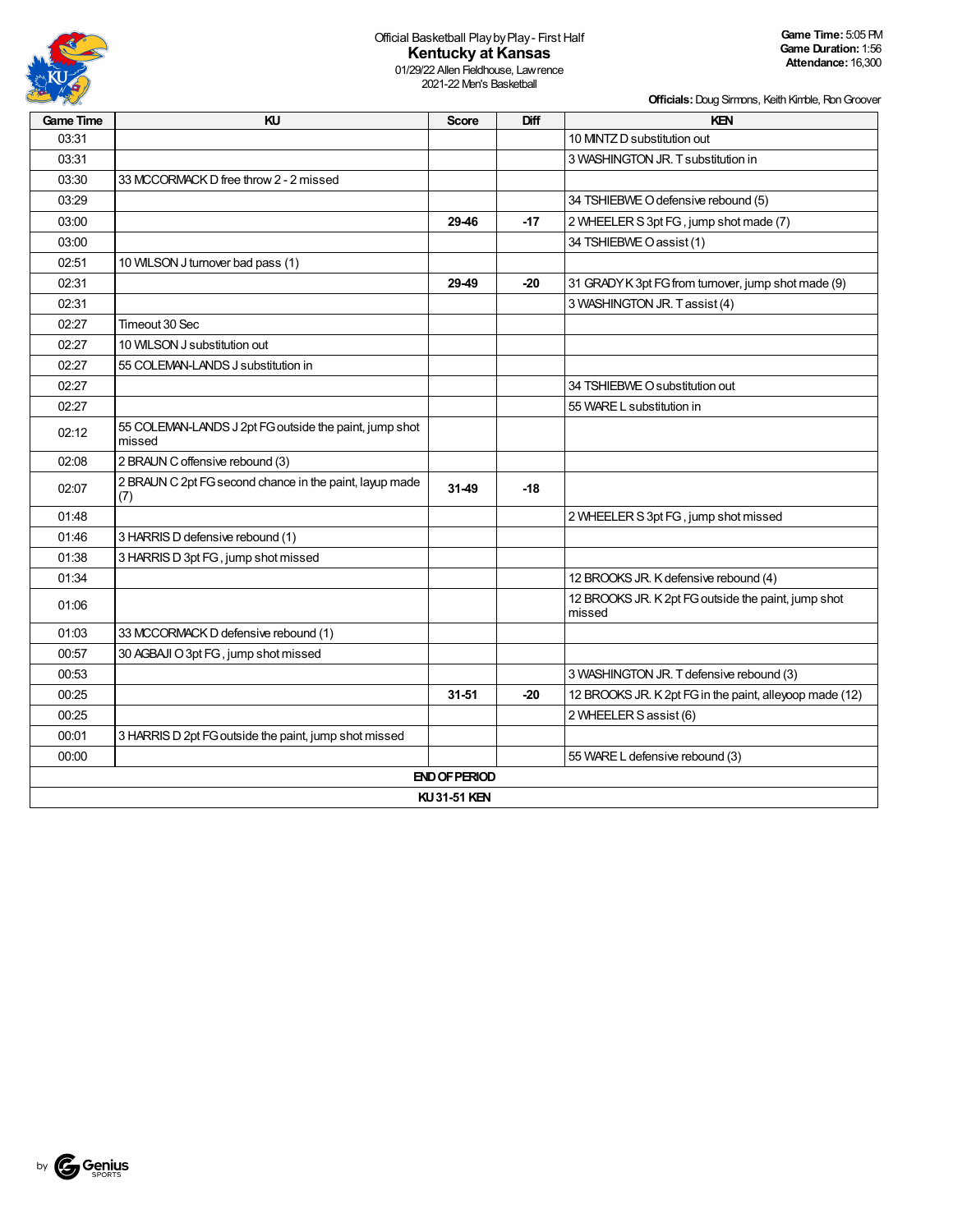

#### Official Basketball Box Score - First Half **Kentucky at Kansas** 01/29/22 Allen Fieldhouse, Lawrence 2021-22 Men's Basketball

**Officials:**Doug Sirmons, Keith Kimble, RonGroover

**Shooting By Period 1 st FG%** 21-34 61.8% **3PT%** 4-8 50.0% **FT%** 5-6 83.3% **GMFG%** 21-34 61.8% **3PT%** 4-8 50.0% **FT%** 5-6 83.3% Dead Ball Rebounds: 0, 0

|    |                                  |     |       | FG      | 3P          | FТ            |               | Rebounds |           | <b>Fouls</b> | <b>TP</b> |    | AS TO ST |              | <b>Blocks</b> |              | $+/-$       |    |
|----|----------------------------------|-----|-------|---------|-------------|---------------|---------------|----------|-----------|--------------|-----------|----|----------|--------------|---------------|--------------|-------------|----|
|    | NO. Name                         |     | Min   | M-A     |             | M-A M-A       |               |          | OR DR TOT | <b>PF</b>    | <b>FD</b> |    |          |              |               | <b>BS</b>    | <b>BA</b>   |    |
| 12 | Keion Brooks Jr.                 | F   | 15:25 | $5 - 8$ | $0 - 0$     | $2 - 2$       | $\mathcal{P}$ | 2        | 4         |              |           | 12 |          | 0            | 0             | $\Omega$     | 0           | 17 |
| 34 | Oscar Tshiebwe                   | FI. | 12:08 | $5 - 7$ | $0 - 0$ 1-1 |               | $\Omega$      | 5        | 5         |              |           | 11 |          |              | 0             | $\Omega$     | $\mathbf 0$ | 15 |
|    | Sahvir Wheeler                   | Gl  | 17:41 | $3-6$   | $1-2$       | $0-0$         |               |          | 2         |              | 4         |    | 6        | 0            | 0             |              | 0           | 16 |
| 3  | TyTy Washington Jr.              | GL  | 15:42 | $1 - 4$ | $0 - 1$     | $0 - 1$       | 0             | 3        | 3         | $\Omega$     | 4         | 2  | 4        | $\mathbf{0}$ | 2             | $\Omega$     | $\mathbf 0$ | 18 |
| 31 | Kellan Grady                     | Gl  | 19:06 | $3 - 4$ | $3 - 4$     | $0-0$         | 0             | 2        | 2         | 0            | $\Omega$  | 9  | 0        | 0            | 0             | $\Omega$     | 0           | 20 |
| 0  | Jacob Toppin                     |     | 04:35 | $2 - 2$ |             | $0 - 012 - 2$ | $\Omega$      |          | 1         | $\Omega$     | 4         | 6  | 0        |              | 0             |              | $\mathbf 0$ | 3  |
| 55 | Lance Ware                       |     | 07:52 | $2 - 2$ | $0 - 0$     | $0-0$         | 0             | 3        | 3         | 1            | $\Omega$  | 4  | 0        |              | 0             | <sup>0</sup> | 0           | 5  |
| 10 | Davion Mintz                     |     | 07:31 | $0 - 1$ | $0 - 1$     | $0 - 0$       | 0             |          | 1         | $\Omega$     | $\Omega$  | 0  |          | 0            | 0             | 0            | 0           | 6  |
|    | Team                             |     |       |         |             |               |               |          | 2         |              |           | 0  |          | 0            |               |              |             |    |
|    | <b>Totals</b><br>$21-34$ 4-8 5-6 |     |       |         |             |               | 4             | 19       | 23        | 4            | 5         | 51 | 13       | 3            | 2             | 0            | 0           | 20 |
|    | <b>Technical Fouls: NONE</b>     |     |       |         |             |               |               |          |           |              |           |    |          |              |               |              |             |    |

|                                         | Kansas - 31         |    |       |         |         |               |          |               |                 |    |              |           |              |          |   |              |               |       |
|-----------------------------------------|---------------------|----|-------|---------|---------|---------------|----------|---------------|-----------------|----|--------------|-----------|--------------|----------|---|--------------|---------------|-------|
|                                         |                     |    |       | FG      | 3P      | FТ            |          |               | <b>Rebounds</b> |    | <b>Fouls</b> | <b>TP</b> |              | AS TO ST |   |              | <b>Blocks</b> | $+/-$ |
|                                         | NO. Name            |    | Min   | M-A     |         | M-A M-A       | OR.      | DR.           | <b>TOT</b>      | PF | FD.          |           |              |          |   | <b>BS</b>    | <b>BA</b>     |       |
| 10                                      | Jalen Wilson        | F  | 16:42 | $2 - 7$ | $1-3$   | $0-0$         | 0        | 2             | 2               |    |              | 5         |              |          | 0 | 0            | $\Omega$      | -21   |
| 33                                      | David McCormack     | FI | 13:42 | $1 - 2$ | $0-0$   | $1-2$         | 0        |               | 1               |    | 4            | 3         | 0            | 1        | 0 | $\mathbf{0}$ | $\mathbf 0$   | $-15$ |
| 2                                       | Christian Braun     | Gl | 16:23 | $3-6$   | $1 - 1$ | $0-0$         | 1        | $\mathcal{P}$ | 3               | 0  | 0            | 7         |              | 0        | 0 | 0            | $\Omega$      | $-16$ |
| 3                                       | Dajuan Harris       | Gl | 13:23 | $2 - 4$ | $0 - 1$ | $ 0-0 $       | $\Omega$ |               | $\mathbf{1}$    |    | 0            | 4         | 3            |          | 0 | $\mathbf{0}$ | $\Omega$      | $-11$ |
| 30                                      | Ochai Agbaji        | G. | 20:00 | $1 - 6$ | $1-2$   | $0-0$         | 0        |               | 1               | U  | 1            | 3         | 2            | 0        | 0 | 0            | $\Omega$      | -20   |
| 11                                      | <b>Remy Martin</b>  |    | 10:14 | $2 - 4$ | $1-2$   | $0-0$         | $\Omega$ | 1             | 1               | 0  | 4            | 5         |              | 0        | 0 | $\mathbf{0}$ | $\Omega$      | -13   |
| 44                                      | Mitch Lightfoot     |    | 06:18 | $2 - 3$ | $0-0$   | $0-0$         |          |               | $\overline{2}$  |    | 0            | 4         | 0            | 0        | 0 | 0            | $\Omega$      | -5    |
| 55                                      | Jalen Coleman-Lands |    | 03:18 | $0 - 1$ |         | $0 - 0 0 - 0$ | $\Omega$ | $\Omega$      | $\Omega$        |    | 0            | 0         | 0            | 0        | 0 | 0            | $\Omega$      |       |
| Team                                    |                     |    |       |         |         | 0             |          | 1             |                 |    | 0            |           | $\mathbf{0}$ |          |   |              |               |       |
| <b>Totals</b><br>$13 - 33$<br>$4-9$ 1-2 |                     |    |       |         | 2       | 10            | 12       | 5             | 4               | 31 | 8            | 3         | 0            | 0        | 0 | $-20$        |               |       |
| <b>Technical Fouls: NONE</b>            |                     |    |       |         |         |               |          |               |                 |    |              |           |              |          |   |              |               |       |

| <b>Shooting By Period</b> |       |       |
|---------------------------|-------|-------|
| 1st FG%                   | 13-33 | 39.4% |
| 3PT%                      | $4-9$ | 44.4% |
| FT%                       | 12    | 50%   |
| GMFG%                     | 13-33 | 39.4% |
| 3PT%                      | $4-9$ | 44.4% |
| FT%                       | $1-2$ | 50.0% |

Dead Ball Rebounds: 0, 0

|                                                                                          | <b>KEN</b> | KU                         |
|------------------------------------------------------------------------------------------|------------|----------------------------|
| <b>Biggest lead</b>                                                                      |            | $20(1st2:31) 3(1st19:09) $ |
| <b>Best Scoring Run</b> $\mid$ 8 (1 <sup>st</sup> 16:40) 4 (1 <sup>st</sup> 4:09) $\mid$ |            |                            |
| <b>Lead Changes</b>                                                                      |            |                            |
| <b>Times Tied</b>                                                                        |            |                            |
| <b>Time with Lead</b>                                                                    | 17:56      | 01:13                      |

 $\mathbf{r}$ 

| <b>Points from</b>   | <b>KEN</b> | KU |
|----------------------|------------|----|
| <b>Turnovers</b>     | 3          | ი  |
| Paint                | 28         | 18 |
| <b>Second Chance</b> | 8          |    |
| <b>Fast Breaks</b>   | 10         |    |
| Bench                | 10         | q  |

| <b>Period by Period Scoring</b> |     |     |     |  |  |  |  |  |  |  |  |  |
|---------------------------------|-----|-----|-----|--|--|--|--|--|--|--|--|--|
|                                 | 1st | 2nd | TOT |  |  |  |  |  |  |  |  |  |
| KFN                             | 51  | 29  | 80  |  |  |  |  |  |  |  |  |  |
| ΚU                              | 31  | 31  | 62  |  |  |  |  |  |  |  |  |  |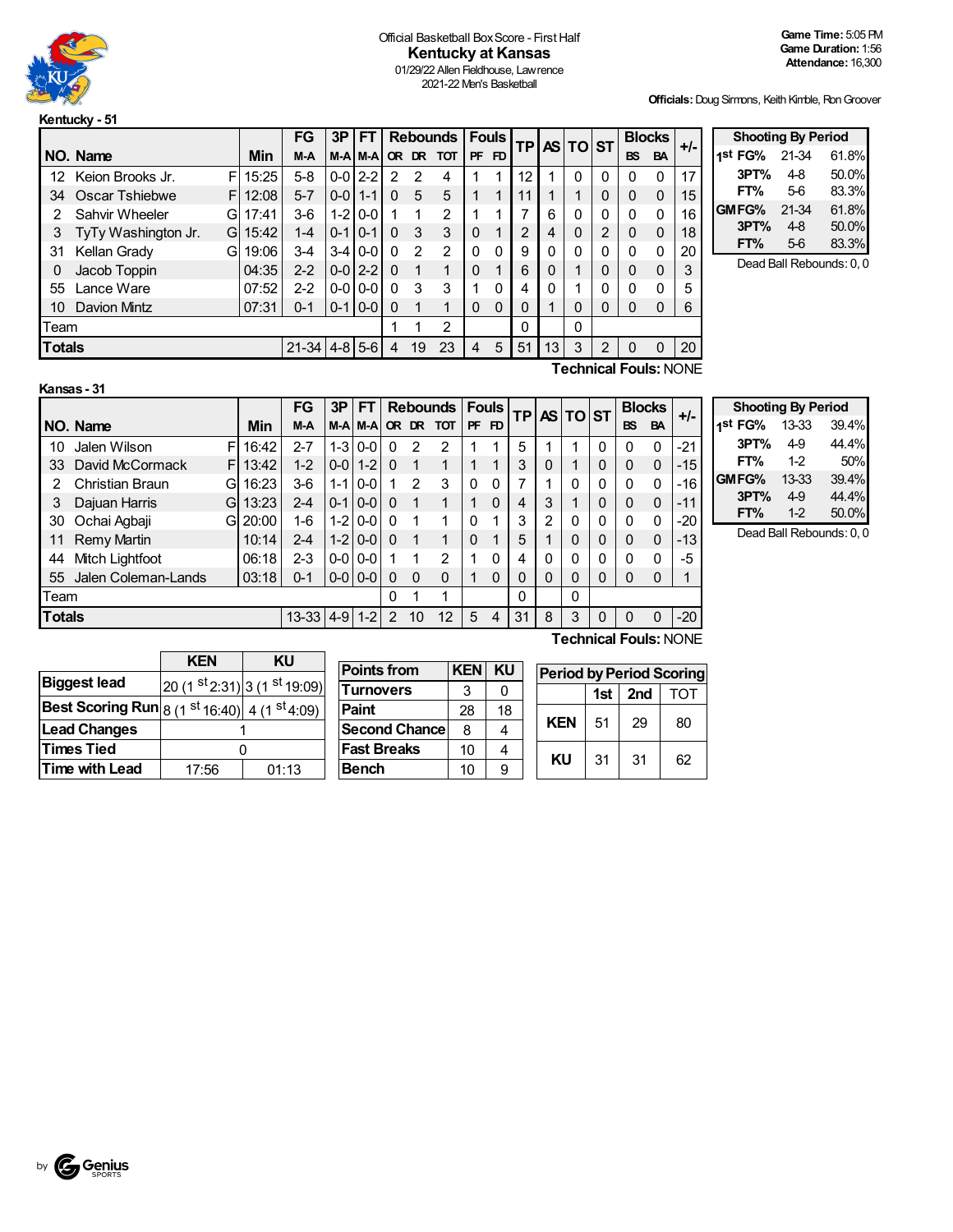

#### Official Basketball PlaybyPlay- Second Half **Kentucky at Kansas** 01/29/22 Allen Fieldhouse, Lawrence

2021-22 Men's Basketball

**Officials:**Doug Sirmons, Keith Kimble, RonGroover

### **Period 2**

| <b>Period Starters:</b> |                                                        |                    |              |                 |                                            |                                                      |
|-------------------------|--------------------------------------------------------|--------------------|--------------|-----------------|--------------------------------------------|------------------------------------------------------|
| ΚU                      | 2 Braun C                                              | 3 Harris D         |              | 10 Wilson J     | 30 Agbaji O                                | 33 McCormack D                                       |
| <b>KEN</b>              | 2 Wheeler S                                            | 3 Washington Jr. T |              | 12 Brooks Jr. K | 31 Grady K                                 | 34 Tshiebwe O                                        |
| <b>Game Time</b>        | KU                                                     |                    | <b>Score</b> | Diff            |                                            | KEN                                                  |
| 20:00                   | 55 COLEMAN-LANDS J substitution out                    |                    |              |                 |                                            |                                                      |
| 20:00                   | 10 WILSON J substitution in                            |                    |              |                 |                                            |                                                      |
| 20:00                   |                                                        |                    |              |                 | 55 WARE L substitution out                 |                                                      |
| 20:00                   |                                                        |                    |              |                 | 34 TSHIEBWE O substitution in              |                                                      |
| 19:40                   | 2 BRAUN C turnover travel (1)                          |                    |              |                 |                                            |                                                      |
| 19:23                   |                                                        |                    |              |                 | paint, jump shot missed                    | 3 WASHINGTON JR. T 2pt FG from turnover outside the  |
| 19:20                   | 10 WILSON J defensive rebound (3)                      |                    |              |                 |                                            |                                                      |
| 19:01                   | 33 MCCORMACK D turnover lost ball (2)                  |                    |              |                 | 34 TSHIEBWE O steal (1)                    |                                                      |
| 18:46                   |                                                        |                    | 31-53        | $-22$           | turnaround jump shot made (13)             | 34 TSHIEBWE O 2pt FG from turnover in the paint,     |
| 18:29                   | 10 WILSON J 3pt FG, jump shot made (8)                 |                    | 34-53        | $-19$           |                                            |                                                      |
| 18:29                   | 2 BRAUN C assist (2)                                   |                    |              |                 |                                            |                                                      |
| 18:11                   |                                                        |                    |              |                 |                                            | 3 WASHINGTON JR. T 2pt FG in the paint, layup missed |
| 18:09                   | defensive rebound (14)                                 |                    |              |                 |                                            |                                                      |
| 18:09                   | 33 MCCORMACK D substitution out                        |                    |              |                 |                                            |                                                      |
| 18:09                   | 24 ADAMS, JR. K substitution in                        |                    |              |                 |                                            |                                                      |
| 17:51                   | 2 BRAUN C 2pt FG in the paint, layup made (9)          |                    | 36-53        | $-17$           |                                            |                                                      |
| 17:24                   |                                                        |                    | 36-55        | -19             | made $(14)$                                | 12 BROOKS JR. K 2pt FG outside the paint, jump shot  |
| 17:24                   |                                                        |                    |              |                 | 31 GRADY K assist (1)                      |                                                      |
| 17:14                   | 30 AGBAJI O turnover bad pass (1)                      |                    |              |                 | 34 TSHIEBWE O steal (2)                    |                                                      |
| 17:08                   |                                                        |                    |              |                 | missed                                     | 3 WASHINGTON JR. T 3pt FG from turnover, jump shot   |
| 17:05                   |                                                        |                    |              |                 | 12 BROOKS JR. K offensive rebound (5)      |                                                      |
| 17:05                   | 2 BRAUN C foul shooting (1 - 1)                        |                    |              |                 | 12 BROOKS JR. K foul drawn (2)             |                                                      |
| 17:05                   |                                                        |                    | 36-56        | -20             | 12 BROOKS JR. K free throw 1 - 2 made (15) |                                                      |
| 17:05                   |                                                        |                    | 36-57        | $-21$           | 12 BROOKS JR. K free throw 2 - 2 made (16) |                                                      |
| 16:51                   | 2 BRAUN C 2pt FG in the paint, driving layup made (11) |                    | 38-57        | $-19$           |                                            |                                                      |
| 16:38                   |                                                        |                    |              |                 |                                            | 2 WHEELER S 2pt FG in the paint, layup missed        |
| 16:37                   |                                                        |                    |              |                 | 12 BROOKS JR. K offensive rebound (6)      |                                                      |
| 16:37                   | 24 ADAMS, JR. K foul shooting (1 - 2)                  |                    |              |                 | 12 BROOKS JR. K foul drawn (3)             |                                                      |
| 16:37                   |                                                        |                    | 38-58        | $-20$           | 12 BROOKS JR. K free throw 1 - 2 made (17) |                                                      |
| 16:36                   |                                                        |                    |              |                 | 12 BROOKS JR. K free throw 2 - 2 missed    |                                                      |
| 16:36                   | 10 WILSON J defensive rebound (4)                      |                    |              |                 |                                            |                                                      |
| 16:27                   | 30 AGBAJI O 3pt FG, jump shot missed                   |                    |              |                 |                                            |                                                      |
| 16:24                   |                                                        |                    |              |                 | 12 BROOKS JR. K defensive rebound (7)      |                                                      |
| 16:18                   |                                                        |                    |              |                 |                                            | 12 BROOKS JR. K 2pt FG in the paint, layup blocked   |
| 16:18                   | 24 ADAMS, JR. K block (1)                              |                    |              |                 |                                            |                                                      |
| 16:18                   |                                                        |                    |              |                 | 12 BROOKS JR. K offensive rebound (8)      |                                                      |
| 16:18                   | 24 ADAMS, JR. K foul shooting (2 - 3)                  |                    |              |                 | 12 BROOKS JR. K foul drawn (4)             |                                                      |
| 16:18                   |                                                        |                    | 38-59        | $-21$           | 12 BROOKS JR. K free throw 1 - 2 made (18) |                                                      |
| 16:18                   |                                                        |                    | 38-60        | $-22$           | 12 BROOKS JR. K free throw 2 - 2 made (19) |                                                      |
| 15:50                   | 3 HARRIS D 2pt FG in the paint, jump shot missed       |                    |              |                 |                                            |                                                      |

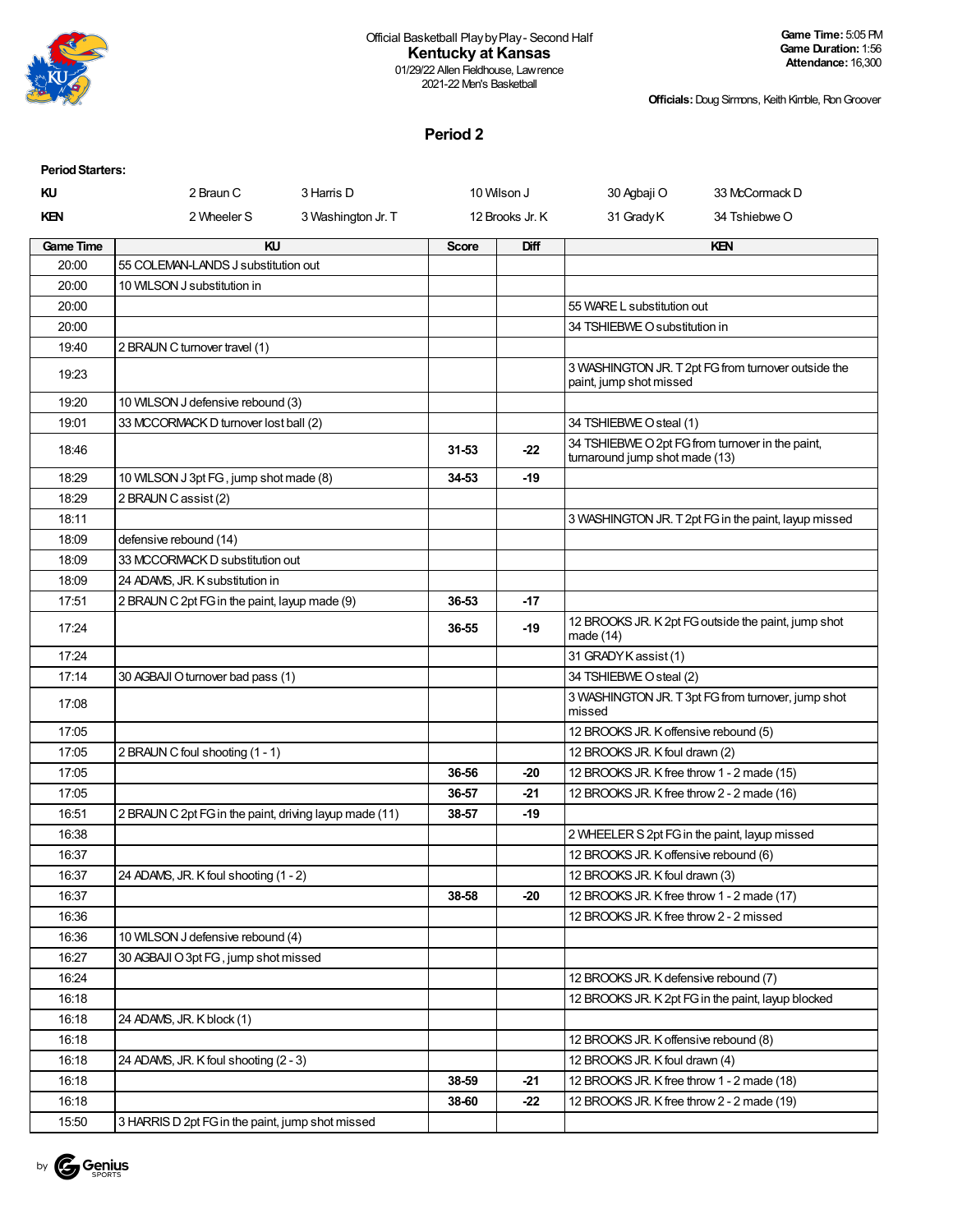

#### Official Basketball PlaybyPlay- Second Half **Kentucky at Kansas** 01/29/22 Allen Fieldhouse, Lawrence

2021-22 Men's Basketball

**Officials:**Doug Sirmons, Keith Kimble, RonGroover

| Game Time | KU                                                                                  | <b>Score</b> | Diff          | KEN                                                                       |
|-----------|-------------------------------------------------------------------------------------|--------------|---------------|---------------------------------------------------------------------------|
| 15:48     |                                                                                     |              |               | 34 TSHIEBWE O defensive rebound (6)                                       |
| 15:44     | 3 HARRIS D foul personal (2 - 4)                                                    |              |               | 3 WASHINGTON JR. T foul drawn (2)                                         |
| 15:44     |                                                                                     |              | Timeout media |                                                                           |
| 15:23     |                                                                                     |              |               | 12 BROOKS JR. K 2pt FG in the paint, jump shot missed                     |
| 15:20     | 10 WILSON J defensive rebound (5)                                                   |              |               |                                                                           |
| 15:14     | 2 BRAUN C turnover bad pass (2)                                                     |              |               | 34 TSHIEBWE O steal (3)                                                   |
| 15:05     | 2 BRAUN C steal (1)                                                                 |              |               | 2 WHEELER S turnover bad pass (1)                                         |
| 14:45     | 30 AGBAJI O 3pt FG from turnover, step back jump shot<br>made(6)                    | 41-60        | $-19$         |                                                                           |
| 14:20     | 10 WILSON J foul shooting (2 - 5)                                                   |              |               | 12 BROOKS JR. K foul drawn (5)                                            |
| 14:20     |                                                                                     | 41-61        | -20           | 12 BROOKS JR. K free throw 1 - 2 made (20)                                |
| 14:20     |                                                                                     | 41-62        | -21           | 12 BROOKS JR. K free throw 2 - 2 made (21)                                |
| 14:10     | 24 ADAMS, JR. K 2pt FG in the paint, alleyoop made (2)                              | 43-62        | -19           |                                                                           |
| 14:10     | 3 HARRIS D assist (4)                                                               |              |               |                                                                           |
| 13:49     |                                                                                     |              |               | 34 TSHIEBWE O turnover 3 seconds (2)                                      |
| 13:49     |                                                                                     |              |               | 12 BROOKS JR. K substitution out                                          |
| 13:49     |                                                                                     |              |               | 0 TOPPIN J substitution in                                                |
| 13:33     | 3 HARRIS D 2pt FG from turnover in the paint, driving layup<br>made $(6)$           | 45-62        | $-17$         |                                                                           |
| 13:12     | 3 HARRIS D steal (1)                                                                |              |               | 3 WASHINGTON JR. T turnover bad pass (1)                                  |
| 13:09     | 30 AGBAJI O 2pt FG fast break from turnover in the paint,<br>driving layup made (8) | 47-62        | $-15$         |                                                                           |
| 13:09     | 30 AGBAJI O foul drawn (2)                                                          |              |               | 2 WHEELER S foul shooting (2 - 1)                                         |
| 13:09     | 30 AGBAJI O free throw fast break 1 - 1 made (9)                                    | 48-62        | $-14$         |                                                                           |
| 12:50     |                                                                                     |              |               | 3 WASHINGTON JR. T 3pt FG, jump shot missed                               |
| 12:47     | 10 WILSON J defensive rebound (6)                                                   |              |               |                                                                           |
| 12:47     | 10 WILSON J foul drawn (2)                                                          |              |               | 34 TSHIEBWE O foul personal (2 - 2)                                       |
| 12:31     | 10 WILSON J turnover bad pass (2)                                                   |              |               | 34 TSHIEBWE O steal (4)                                                   |
| 12:27     | 24 ADAMS, JR. K steal (1)                                                           |              |               | 34 TSHIEBWE O turnover bad pass (3)                                       |
| 12:15     | 2 BRAUN C 3pt FG from turnover, jump shot missed                                    |              |               |                                                                           |
| 12:13     |                                                                                     |              |               | 31 GRADY K defensive rebound (3)                                          |
| 12:13     | 30 AGBAJI O foul personal (1 - 6)                                                   |              |               | 31 GRADY K foul drawn (1)                                                 |
| 11:51     |                                                                                     |              |               | 31 GRADY K 3pt FG, jump shot missed                                       |
| 11:47     |                                                                                     |              |               | 34 TSHIEBWE O offensive rebound (7)                                       |
| 11:46     | 30 AGBAJI O foul personal (2 - 7)                                                   |              |               | 31 GRADY K foul drawn (2)                                                 |
| 11:46     |                                                                                     |              | Timeout media |                                                                           |
| 11:46     | 30 AGBAJI O substitution out                                                        |              |               |                                                                           |
| 11:46     | 0 PETTIFORD B substitution in                                                       |              |               |                                                                           |
| 11:46     |                                                                                     |              |               | 0 TOPPIN J substitution out                                               |
| 11:46     |                                                                                     |              |               | 12 BROOKS JR. K substitution in                                           |
| 11:45     |                                                                                     |              |               | 31 GRADY K 1&1 free throw 1 missed                                        |
| 11:43     | 2 BRAUN C defensive rebound (4)                                                     |              |               |                                                                           |
| 11:16     | 10 WILSON J 2pt FG in the paint, driving layup missed                               |              |               |                                                                           |
| 11:16     | offensive rebound (19)                                                              |              |               |                                                                           |
| 11:16     | turnover shot clock (9)                                                             |              |               |                                                                           |
| 11:02     |                                                                                     | 48-64        | $-16$         | 12 BROOKS JR. K 2pt FG from turnover in the paint, jump<br>shot made (23) |
| 10:51     | 10 WILSON J 3pt FG, jump shot missed                                                |              |               |                                                                           |
| 10:48     |                                                                                     |              |               | 34 TSHIEBWE O defensive rebound (8)                                       |
| 10:20     |                                                                                     |              |               | 3 WASHINGTON JR. T 3pt FG, jump shot missed                               |

by Genius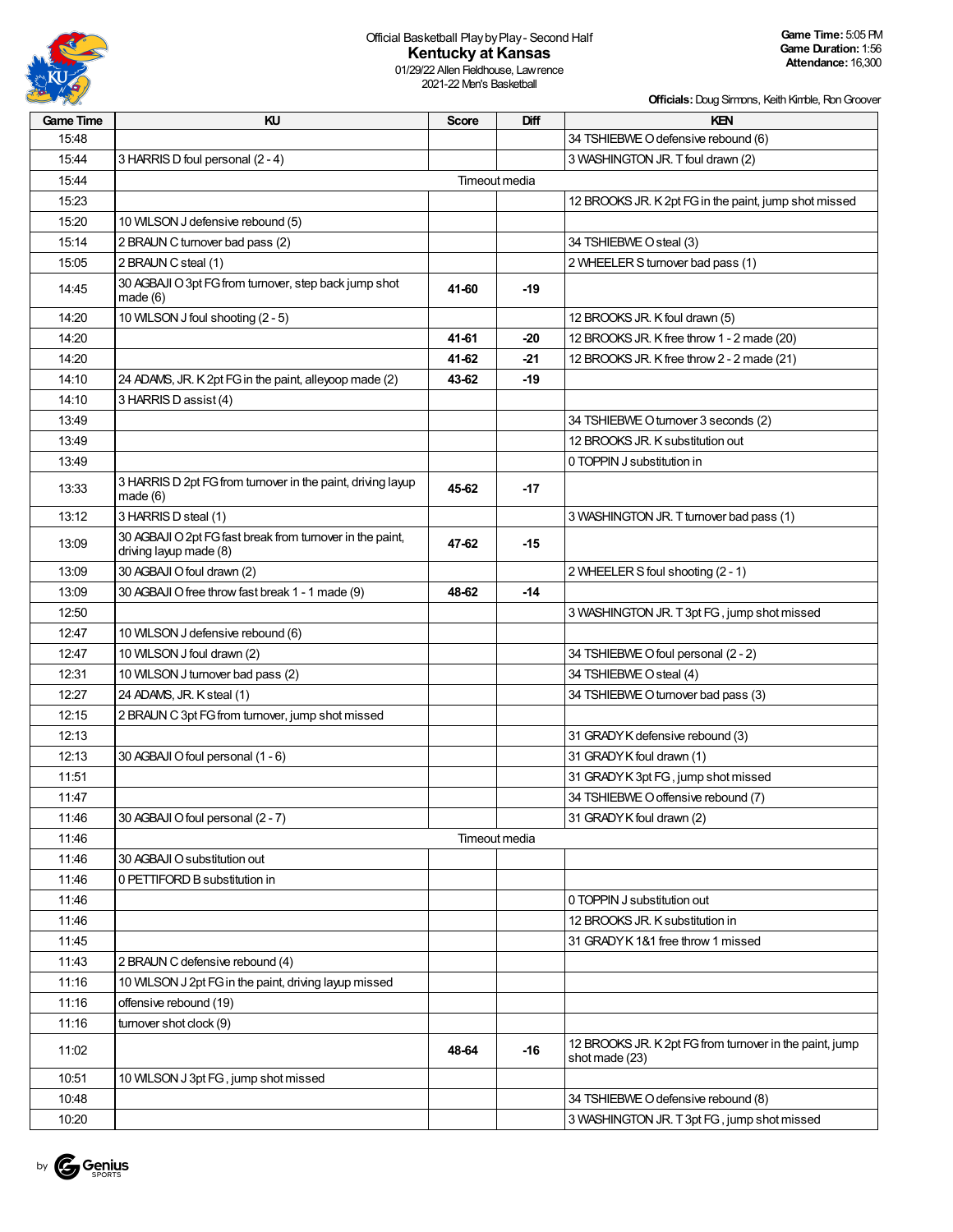

**Game Time:** 5:05 PM **Game Duration:** 1:56 **Attendance:** 16,300

01/29/22 Allen Fieldhouse, Lawrence 2021-22 Men's Basketball

| <b>Game Time</b> | KU                                                                         | Score | Diff          | KEN                                                              |
|------------------|----------------------------------------------------------------------------|-------|---------------|------------------------------------------------------------------|
| 10:16            | 10 WILSON J defensive rebound (7)                                          |       |               |                                                                  |
| 10:00            | 2 BRAUN C 2pt FG in the paint, jump shot missed                            |       |               |                                                                  |
| 09:57            |                                                                            |       |               | 34 TSHIEBWE O defensive rebound (9)                              |
| 09:52            |                                                                            | 48-66 | -18           | 12 BROOKS JR. K 2pt FG outside the paint, jump shot<br>made (25) |
| 09:52            |                                                                            |       |               | 2 WHEELER S assist (7)                                           |
| 09:25            | 3 HARRIS D foul drawn (1)                                                  |       |               | 12 BROOKS JR. K foul personal (2 - 3)                            |
| 09:25            | 3 HARRIS D substitution out                                                |       |               |                                                                  |
| 09:25            | 10 WILSON J substitution out                                               |       |               |                                                                  |
| 09:25            | 24 ADAMS, JR. K substitution out                                           |       |               |                                                                  |
| 09:25            | 11 MARTIN R substitution in                                                |       |               |                                                                  |
| 09:25            | 30 AGBAJI O substitution in                                                |       |               |                                                                  |
| 09:25            | 44 LIGHTFOOT Msubstitution in                                              |       |               |                                                                  |
| 09:25            |                                                                            |       |               | 3 WASHINGTON JR. T substitution out                              |
| 09:25            |                                                                            |       |               | 10 MINTZ D substitution in                                       |
| 09:12            | 30 AGBAJI O foul drawn (3)                                                 |       |               | 31 GRADY K foul shooting (1 - 4)                                 |
| 09:12            | 30 AGBAJI O free throw 1 - 3 missed                                        |       |               |                                                                  |
| 09:12            | offensive dead ball rebound (1)                                            |       |               |                                                                  |
| 09:12            | 30 AGBAJI O free throw 2 - 3 made (10)                                     | 49-66 | $-17$         |                                                                  |
| 09:12            | 30 AGBAJI O free throw 3 - 3 made (11)                                     | 50-66 | -16           |                                                                  |
| 08:48            |                                                                            | 50-68 | -18           | 12 BROOKS JR. K 2pt FG in the paint, jump shot made (27)         |
| 08:48            |                                                                            |       |               | 2 WHEELER S assist (8)                                           |
| 08:27            | 2 BRAUN C 3pt FG, jump shot missed                                         |       |               |                                                                  |
| 08:22            |                                                                            |       |               | 2 WHEELER S defensive rebound (3)                                |
| 08:21            | 30 AGBAJI O steal (1)                                                      |       |               | 2 WHEELER S turnover lost ball (2)                               |
| 08:16            | 30 AGBAJI O 2pt FG from turnover outside the paint, jump<br>shot made (13) | 52-68 | -16           |                                                                  |
| 07:49            |                                                                            |       |               | 12 BROOKS JR. K 3pt FG, jump shot missed                         |
| 07:46            | 30 AGBAJI O defensive rebound (2)                                          |       |               |                                                                  |
| 07:38            | 44 LIGHTFOOT M2pt FG in the paint, hook shot missed                        |       |               |                                                                  |
| 07:36            |                                                                            |       |               | 34 TSHIEBWE O defensive rebound (10)                             |
| 07:18            |                                                                            |       |               | 2 WHEELER S turnover travel (3)                                  |
| 07:18            |                                                                            |       | Timeout media |                                                                  |
| 07:18            | 0 PETTIFORD B substitution out                                             |       |               |                                                                  |
| 07:18            | 3 HARRIS D substitution in                                                 |       |               |                                                                  |
| 07:18            |                                                                            |       |               | 2 WHEELER S substitution out                                     |
| 07:18            |                                                                            |       |               | 3 WASHINGTON JR. T substitution in                               |
| 06:58            | 30 AGBAJI O 2pt FG from turnover outside the paint, jump<br>shot missed    |       |               |                                                                  |
| 06:55            | 2 BRAUN C offensive rebound (5)                                            |       |               |                                                                  |
| 06:55            | 2 BRAUN C foul drawn (1)                                                   |       |               | 12 BROOKS JR. K foul personal (3 - 5)                            |
| 06:55            |                                                                            |       |               | 12 BROOKS JR. K substitution out                                 |
| 06:55            |                                                                            |       |               | 0 TOPPIN J substitution in                                       |
| 06:52            | 30 AGBAJI O 3pt FG from turnover second chance, jump<br>shot missed        |       |               |                                                                  |
| 06:49            |                                                                            |       |               | 34 TSHIEBWE O defensive rebound (11)                             |
| 06:27            |                                                                            | 52-71 | $-19$         | 31 GRADY K 3pt FG, jump shot made (12)                           |
| 06:27            |                                                                            |       |               | 10 MNTZ D assist (2)                                             |
| 06:19            | 3 HARRIS D turnover bad pass (2)                                           |       |               | 3 WASHINGTON JR. T steal (3)                                     |
| 05:54            |                                                                            |       |               | 10 MINTZ D 3pt FG from turnover, jump shot missed                |

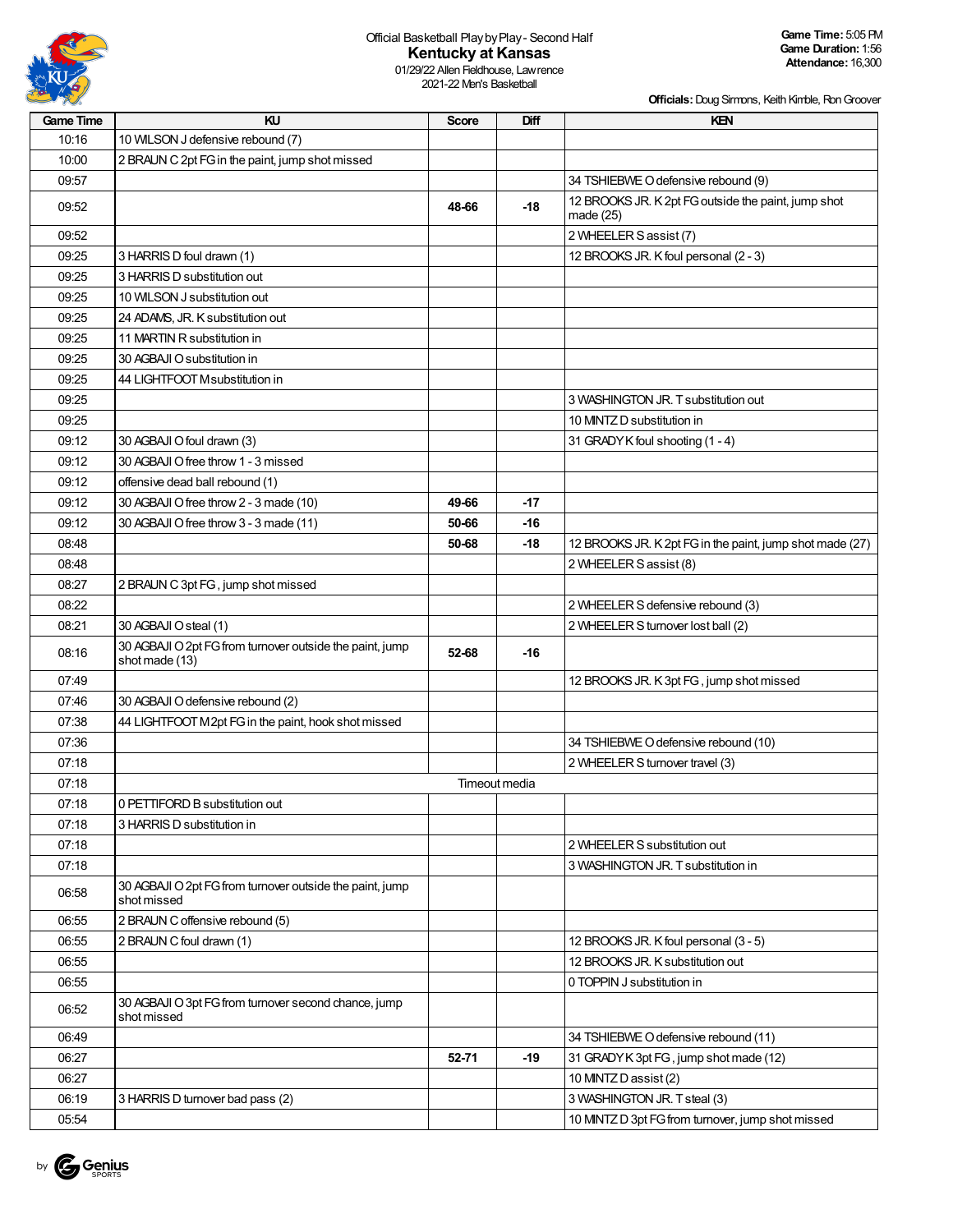

01/29/22 Allen Fieldhouse, Lawrence 2021-22 Men's Basketball

| <b>Game Time</b> | KU                                                            | <b>Score</b>  | Diff          | <b>KEN</b>                                                                    |
|------------------|---------------------------------------------------------------|---------------|---------------|-------------------------------------------------------------------------------|
| 05.49            |                                                               |               |               | 0 TOPPIN J offensive rebound (2)                                              |
| 05:49            |                                                               | 52-73         | $-21$         | 0 TOPPIN J 2pt FG from turnover second chance in the<br>paint, layup made (8) |
| 05:48            | Timeout 60 Sec                                                |               |               |                                                                               |
| 05:48            |                                                               |               | Timeout media |                                                                               |
| 05:48            | 11 MARTIN R substitution out                                  |               |               |                                                                               |
| 05:48            | 44 LIGHTFOOT Msubstitution out                                |               |               |                                                                               |
| 05:48            | 0 PETTIFORD B substitution in                                 |               |               |                                                                               |
| 05.48            | 24 ADAMS, JR. K substitution in                               |               |               |                                                                               |
| 05:30            | 24 ADAMS, JR. K 2pt FG in the paint, jump shot made (4)       | 54-73         | -19           |                                                                               |
| 05:30            | 2 BRAUN C assist (3)                                          |               |               |                                                                               |
| 05:00            |                                                               | 54 76         | $-22$         | 0 TOPPIN J 3pt FG, jump shot made (11)                                        |
| 05:00            |                                                               |               |               | 10 MNTZ D assist (3)                                                          |
| 04:39            | 30 AGBAJI O 2pt FG in the paint, layup missed                 |               |               |                                                                               |
| 04:36            |                                                               |               |               | 34 TSHIEBWE O defensive rebound (12)                                          |
| 04:27            |                                                               |               |               | 34 TSHIEBWE O 2pt FG in the paint, layup missed                               |
| 04:23            |                                                               |               |               | 34 TSHIEBWE O offensive rebound (13)                                          |
| 04:22            |                                                               |               |               | 34 TSHIEBWE O 2pt FG second chance in the paint, layup<br>missed              |
| 04:19            |                                                               |               |               | 34 TSHIEBWE O offensive rebound (14)                                          |
| 04:18            |                                                               | 54-78         | $-24$         | 34 TSHIEBWE O 2pt FG second chance in the paint, layup<br>made (15)           |
| 04:07            | 2 BRAUN C foul drawn (2)                                      |               |               | 10 MNTZ D foul shooting (1 - 6)                                               |
| 04:07            | 2 BRAUN C free throw 1 - 2 made (12)                          | 55-78         | -23           |                                                                               |
| 04:07            | 2 BRAUN C free throw 2 - 2 made (13)                          | 56-78         | -22           |                                                                               |
| 04:07            | 2 BRAUN C substitution out                                    |               |               |                                                                               |
| 04:07            | 10 WILSON J substitution in                                   |               |               |                                                                               |
| 03:44            |                                                               | 56-80         | $-24$         | 34 TSHIEBWE O 2pt FG outside the paint, jump shot made<br>(17)                |
| 03:44            |                                                               |               |               | 3 WASHINGTON JR. Tassist (5)                                                  |
| 03:30            | 30 AGBAJI O turnover bad pass (2)                             |               |               |                                                                               |
| 03:30            |                                                               | Timeout media |               |                                                                               |
| 03:30            | 3 HARRIS D substitution out                                   |               |               |                                                                               |
| 03:30            | 24 ADAMS, JR. K substitution out                              |               |               |                                                                               |
| 03:30            | 1 YESUFU J substitution in                                    |               |               |                                                                               |
| 03:30            | 44 LIGHTFOOT Msubstitution in                                 |               |               |                                                                               |
| 03:30            |                                                               |               |               | 0 TOPPIN J substitution out                                                   |
| 03:30            |                                                               |               |               | 3 WASHINGTON JR. T substitution out                                           |
| 03:30            |                                                               |               |               | 2 WHEELER S substitution in                                                   |
| 03:30            |                                                               |               |               | 12 BROOKS JR. K substitution in                                               |
| 03:03            |                                                               |               |               | 31 GRADY K 3pt FG from turnover, jump shot missed                             |
| 03:01            | 10 WILSON J defensive rebound (8)                             |               |               |                                                                               |
| 02:49            | 0 PETTIFORD B 2pt FG in the paint, layup made (2)             | 58-80         | $-22$         |                                                                               |
| 02:49            | 30 AGBAJI O assist (3)                                        |               |               |                                                                               |
| 02:26            |                                                               |               |               | 34 TSHIEBWE O 2pt FG outside the paint, jump shot<br>missed                   |
| 02:22            | 44 LIGHTFOOT Mdefensive rebound (3)                           |               |               |                                                                               |
| 02:17            | 30 AGBAJI O 3pt FG, jump shot missed                          |               |               |                                                                               |
| 02:15            | 44 LIGHTFOOT Moffensive rebound (4)                           |               |               |                                                                               |
| 02:06            | 1 YESUFU J 2pt FG second chance in the paint, layup<br>missed |               |               |                                                                               |

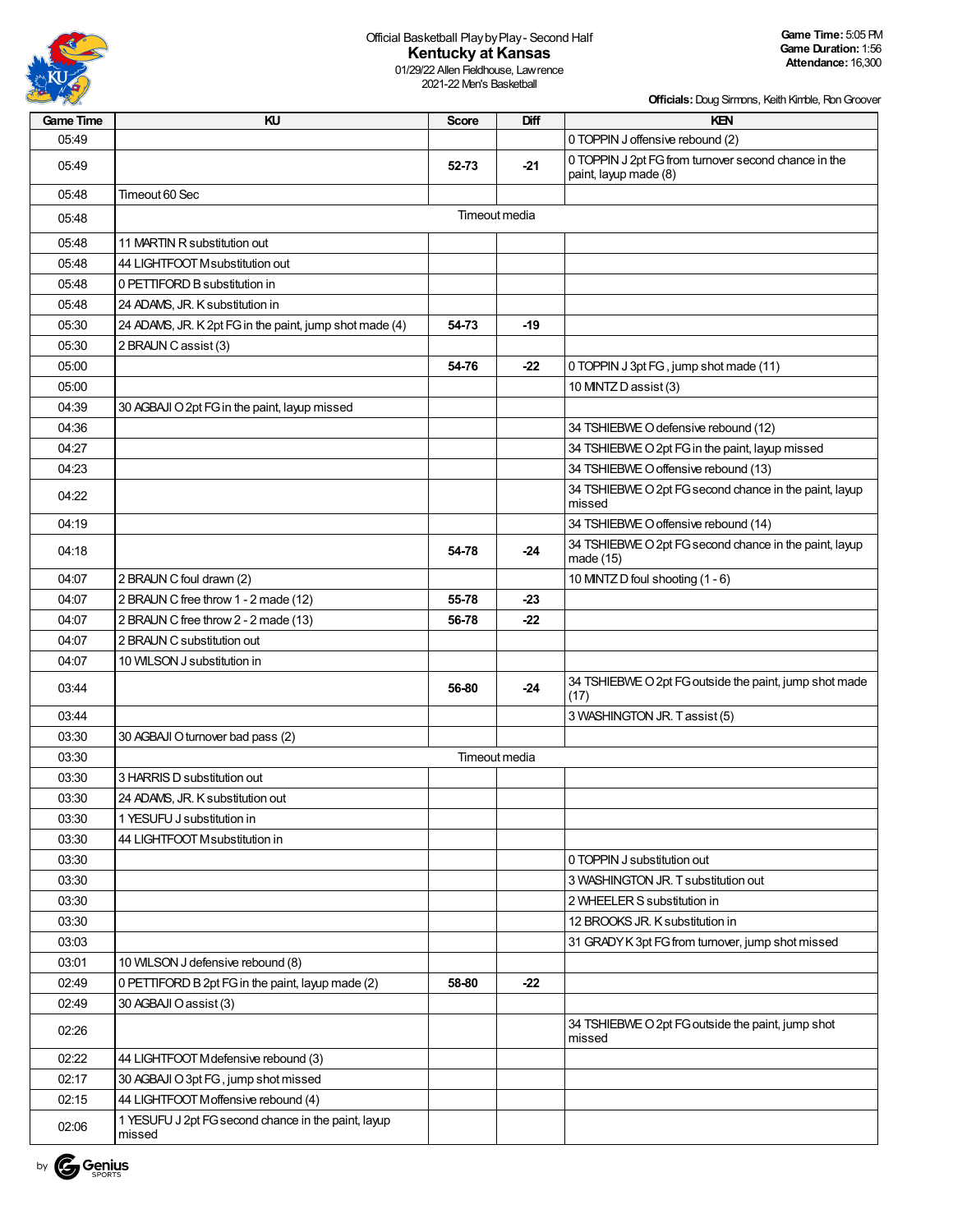

01/29/22 Allen Fieldhouse, Lawrence 2021-22 Men's Basketball

| <b>Game Time</b> | KU                                                                | <b>Score</b>       | Diff  | <b>KEN</b>                                                                  |
|------------------|-------------------------------------------------------------------|--------------------|-------|-----------------------------------------------------------------------------|
| 02:04            | 44 LIGHTFOOT Moffensive rebound (5)                               |                    |       |                                                                             |
| 02:04            | 44 LIGHTFOOT M2pt FG second chance in the paint, layup<br>missed  |                    |       |                                                                             |
| 02:04            | 44 LIGHTFOOT Moffensive rebound (6)                               |                    |       |                                                                             |
| 02:04            | 44 LIGHTFOOT Mfoul drawn (1)                                      |                    |       | 34 TSHIEBWE O foul personal (3 - 7)                                         |
| 02:04            | 30 AGBAJI O substitution out                                      |                    |       |                                                                             |
| 02:04            | 55 COLEMAN-LANDS J substitution in                                |                    |       |                                                                             |
| 02:04            |                                                                   |                    |       | 31 GRADY K substitution out                                                 |
| 02:04            |                                                                   |                    |       | 34 TSHIEBWE O substitution out                                              |
| 02:04            |                                                                   |                    |       | 3 WASHINGTON JR. T substitution in                                          |
| 02:04            |                                                                   |                    |       | 55 WARE L substitution in                                                   |
| 02:04            | 44 LIGHTFOOT M1&1 free throw 1 made (5)                           | 59-80              | $-21$ |                                                                             |
| 02:04            | 44 LIGHTFOOT M1&1 free throw 2 made (6)                           | 60-80              | $-20$ |                                                                             |
| 01:39            |                                                                   |                    |       | 10 MNTZ D 3pt FG, jump shot missed                                          |
| 01:36            |                                                                   |                    |       | 55 WARE L offensive rebound (4)                                             |
| 01:16            |                                                                   |                    |       | 12 BROOKS JR. K 2pt FG second chance outside the paint,<br>jump shot missed |
| 01:13            | 1 YESUFU J defensive rebound (1)                                  |                    |       |                                                                             |
| 01:02            | 55 COLEMAN-LANDS J 2pt FG outside the paint, jump shot<br>made(2) | 62-80              | $-18$ |                                                                             |
| 00:31            | 1 YESUFU J foul personal (1 - 8)                                  |                    |       | 10 MNTZ D foul drawn (1)                                                    |
| 00:30            |                                                                   |                    |       | 10 MNTZ D 1&1 free throw 1 missed                                           |
| 00:29            | 44 LIGHTFOOT Mdefensive rebound (7)                               |                    |       |                                                                             |
| 00:29            |                                                                   |                    |       | 12 BROOKS JR. K substitution out                                            |
| 00:29            |                                                                   |                    |       | 0 TOPPIN J substitution in                                                  |
| 00:23            | 1 YESUFU J 3pt FG, jump shot missed                               |                    |       |                                                                             |
| 00:19            |                                                                   |                    |       | 0 TOPPIN J defensive rebound (3)                                            |
|                  |                                                                   | <b>END OF GAME</b> |       |                                                                             |
|                  |                                                                   | KU 62-80 KEN       |       |                                                                             |